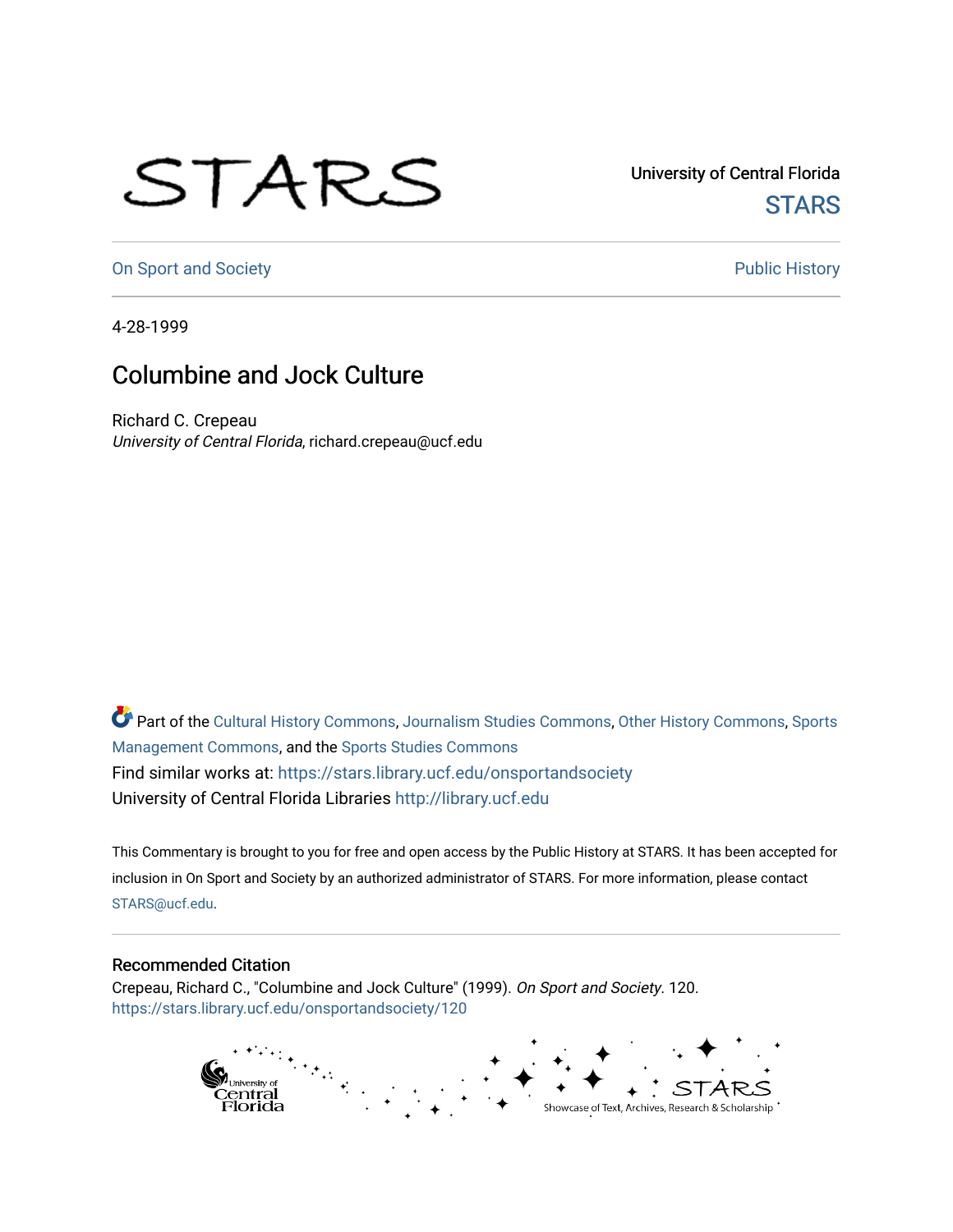## SPORT AND SOCIETY FOR H-ARETE April 28, 1999

If you are like me you are already weary, or just wary, of the endless analysis of the Colorado high school shootout that have blanketed the media over the past few days. The cable news networks seem to have found something worthy of their attention now that they no longer have Bill and Monica, and have become bored with the video game war in Serbia.

What has not been much discussed on television and which does interest me is the sport connection to this tragic event. The first such connection came almost immediately when it was reported that athletes were targeted by the killers, and that one of the two young men doing the shooting was a fantasy baseball player. The latter of course is of no more interest than the fact that the same young man was a Red Sox fan. But both were duly noticed and reported.

Although not discussed all that much on TV there are other sports connections in this story that have been discussed on the Sport Sociology Listserv. Prompted by the observations of Jay Coakley from the University of Colorado a number of sport sociologists have honed in on sport related issues at Columbine High School.

According to Coakley there has been a hostile relationship between athletes and the so-called "trench-coat mafia" at Columbine for at least two years. There is also a history of violence between the two groups. News reports have commented on the fact that the two killers had been harassed by athletes, mostly football players, and felt humiliated by them. The desire for revenge may have been a motive in the singling out of athletes in the shootings.

Mary Jo Kane of the University of Minnesota points out that while many will ask if the parents of the killers knew what their children had been doing, no one is likely to ask the same of parents and coaches of the athletes. In addition no one will ask if the athletes listen to Marilyn Manson, play video games of high violence, or are drawn to violent movies like "Natural Born Killers."

In the course of these discussions by the sport sociologists over several days many observations were made about how these events illuminate the male sporting culture, other gender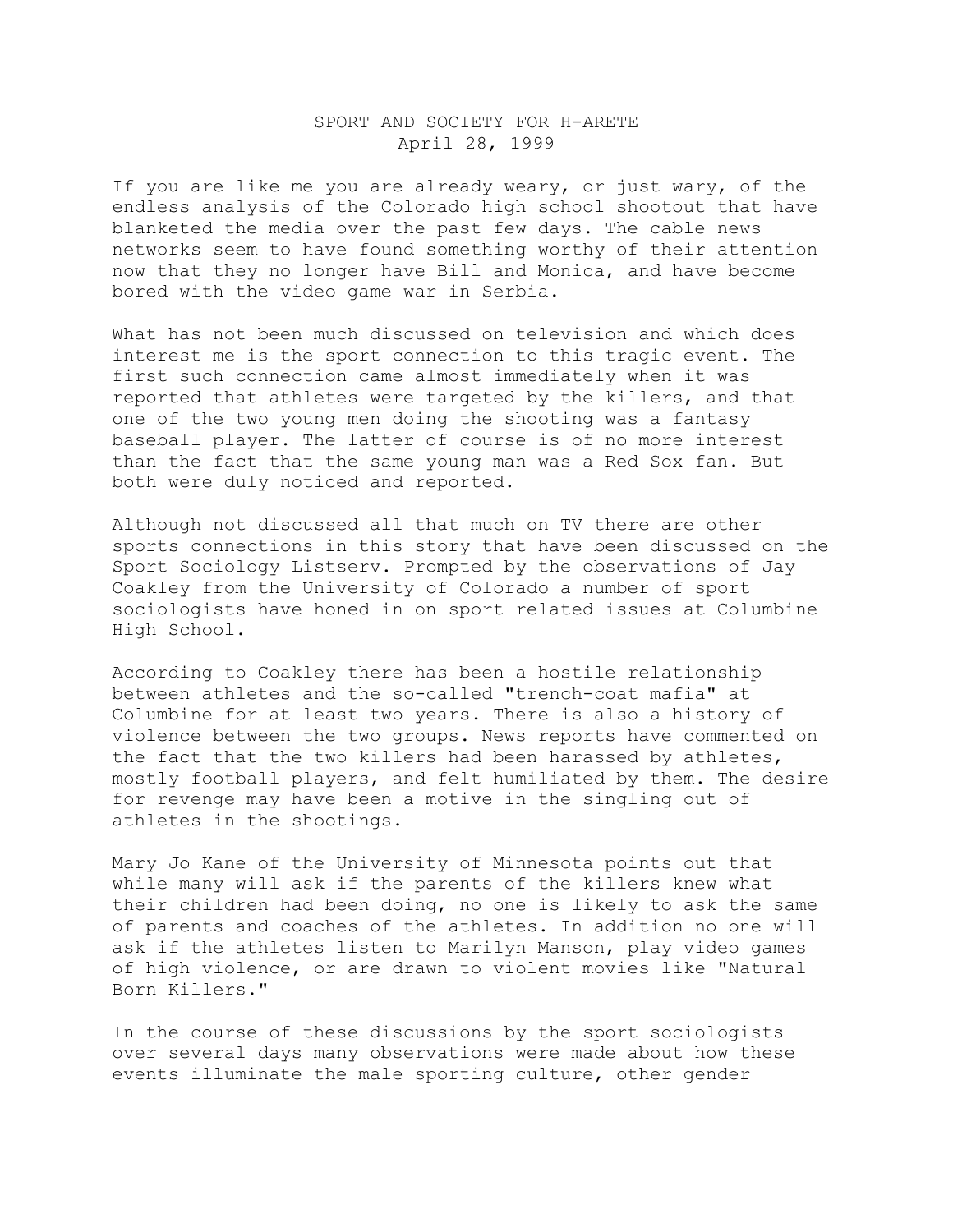aspects of these events and reports, and the culture of conformity in the high school and its oppressive character.

None of this of course justifies what happened or even begins to adequately explain what happened, nor did anyone suggest this.

For those interested in sports and the interactions between sport and culture these events and connections are suggestive, and for me the most significant are the connections between the sporting culture and the pressures for social conformity. The father figure dictatorial coach is an old and sacred symbol in American society and the demands for conformity emanating from the coach can be oppressive while also community forming.

Watching professional athletics with all of its flamboyance, trash talking, celebratory dances and wiggles, and all of the interesting personalities that have emerged in the last decade it is hard to recall this conformist power. Although the range of tolerated behavior has widened, below that surface development the power of conformity in the sports culture is still quite powerful.

Many coaches still make high demands on players governing off field demeanor, have regulations limiting facial hair, and encourage "Christian" values among their teams. Ricky Williams' fall in the NFL draft to the fifth pick has been explained by more than one commentator in terms of "hair style."

Peter Donnelly of the University of Toronto points out that there is a "certain type of privileged male sport culture in which arrogance, intolerance, and bullyboy behaviour is both expected, tolerated, and even rewarded." Those who remember their high school days should have no difficulty remembering this, and those who remember the campus clashes of the Sixties will recall how it was often athletes, especially football players, who attacked the anti-war demonstrators.

One student at Columbine High School expressed his resentment of the fact that in terms of the enforcement of school regulations athletes are always treated with kid gloves. Certainly we all know of numerous cases which illustrate this pattern, and it has been much commented on up and down the educational and athletic system. The spoiled athlete has become a point of discussion in our culture.

It has been suggested that all of this played itself out heavily in Columbine High School, which according to Coakley is known as